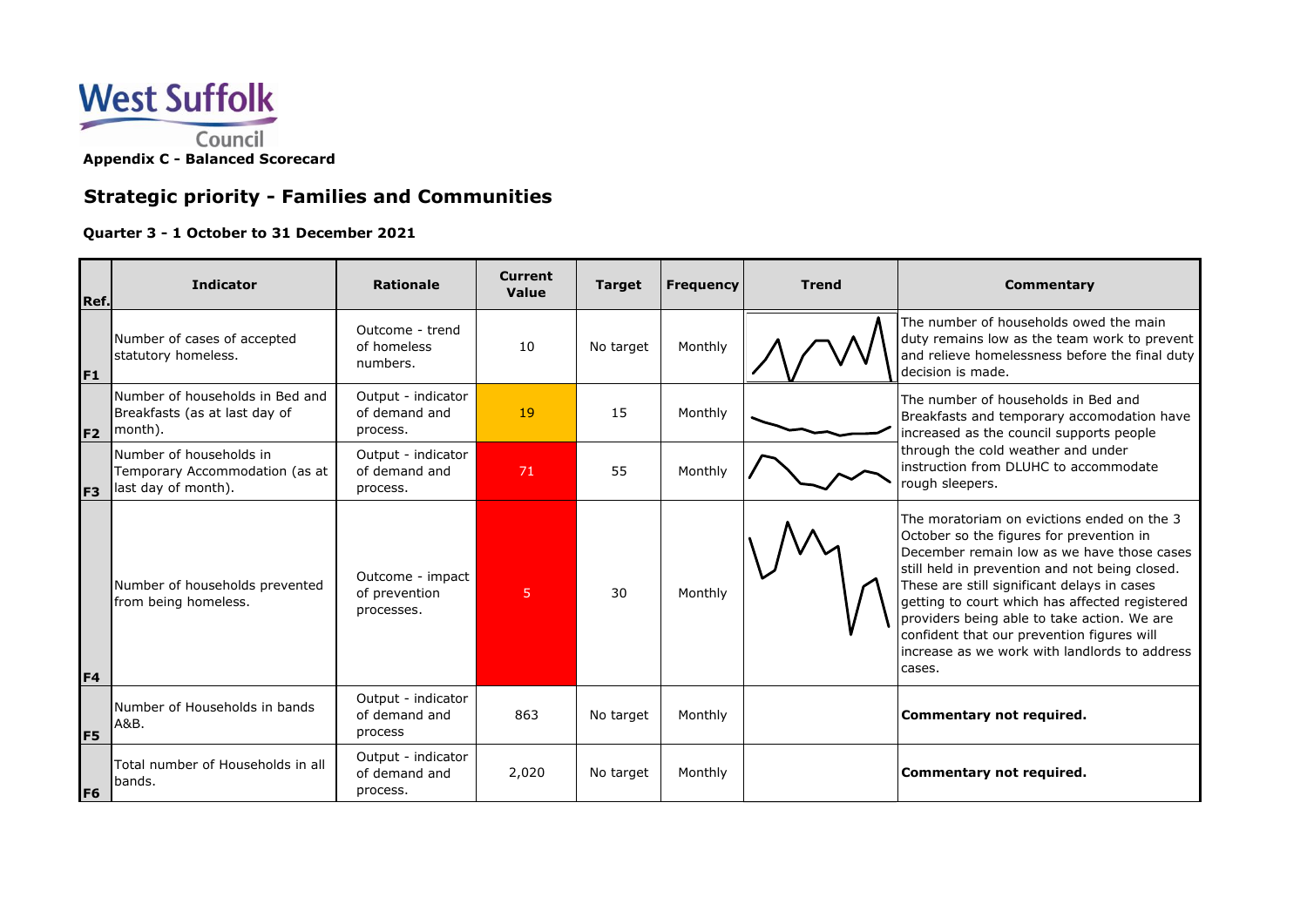

# **Strategic priority - Families and Communities**

### **Quarter 3 - 1 October to 31 December 2021**

| F7             | Residual household waste per<br>household (kg).             | 125  | 280  | Quarterly                 |                                  | Waste levels are returning to pre-pandemic<br>levels. The quarter 3 figure uses an estimate<br>for December because the data was<br>unavailable at the reporting deadline.                                                                                                                                                                                                                                                                                                                                                                                                                                                                                                                                                                                                                                                                                                                                                                                                                                                                                                                                                                                                                             |
|----------------|-------------------------------------------------------------|------|------|---------------------------|----------------------------------|--------------------------------------------------------------------------------------------------------------------------------------------------------------------------------------------------------------------------------------------------------------------------------------------------------------------------------------------------------------------------------------------------------------------------------------------------------------------------------------------------------------------------------------------------------------------------------------------------------------------------------------------------------------------------------------------------------------------------------------------------------------------------------------------------------------------------------------------------------------------------------------------------------------------------------------------------------------------------------------------------------------------------------------------------------------------------------------------------------------------------------------------------------------------------------------------------------|
| F <sub>8</sub> | Number of flytipping incidents<br>recorded in West Suffolk. | 375  | 450  | Quarterly<br>(culmulative | Q2<br>Q <sub>3</sub><br>Q1<br>Q4 | The number of reported Fly Tipping incidents<br>during quarter three is the lowest so far with<br>101 incidents being recorded, which is 34%<br>less than the same quarter in the previous<br>year. There are still incidents which go<br>unreported such as those on housing<br>association property and with more people<br>back at work and less restrictions in place, this<br>may have resulted in fewer incidents being<br>reported to us and fewer incidents taking<br>place.<br>We have issued 4 Fixed Penalty Notices (FPNs)<br>for small scale offences during the period and<br>after a two-year delay (caused due to multiple<br>adjournments as the defendant did not appear<br>before the court and the backlog of cases due<br>to Covid) we secured a successful prosecution<br>for a breach of householder Duty of Care with<br>costs and fines totalling £1,126.<br>There were issues at recycling centres,<br>especially over the holiday period, which is<br>something that we will be looking to address<br>with new warning signage and targeted<br>campaigns. A grant application has also been<br>submitted to DEFRA by the Suffolk Waste<br>Partnership to trial CCTV systems. |
| F <sub>9</sub> | Number of actions to combat<br>flytipping in West Suffolk   | 1054 | 1313 | Quarterly                 | Q <sub>3</sub><br>Q4<br>01       |                                                                                                                                                                                                                                                                                                                                                                                                                                                                                                                                                                                                                                                                                                                                                                                                                                                                                                                                                                                                                                                                                                                                                                                                        |